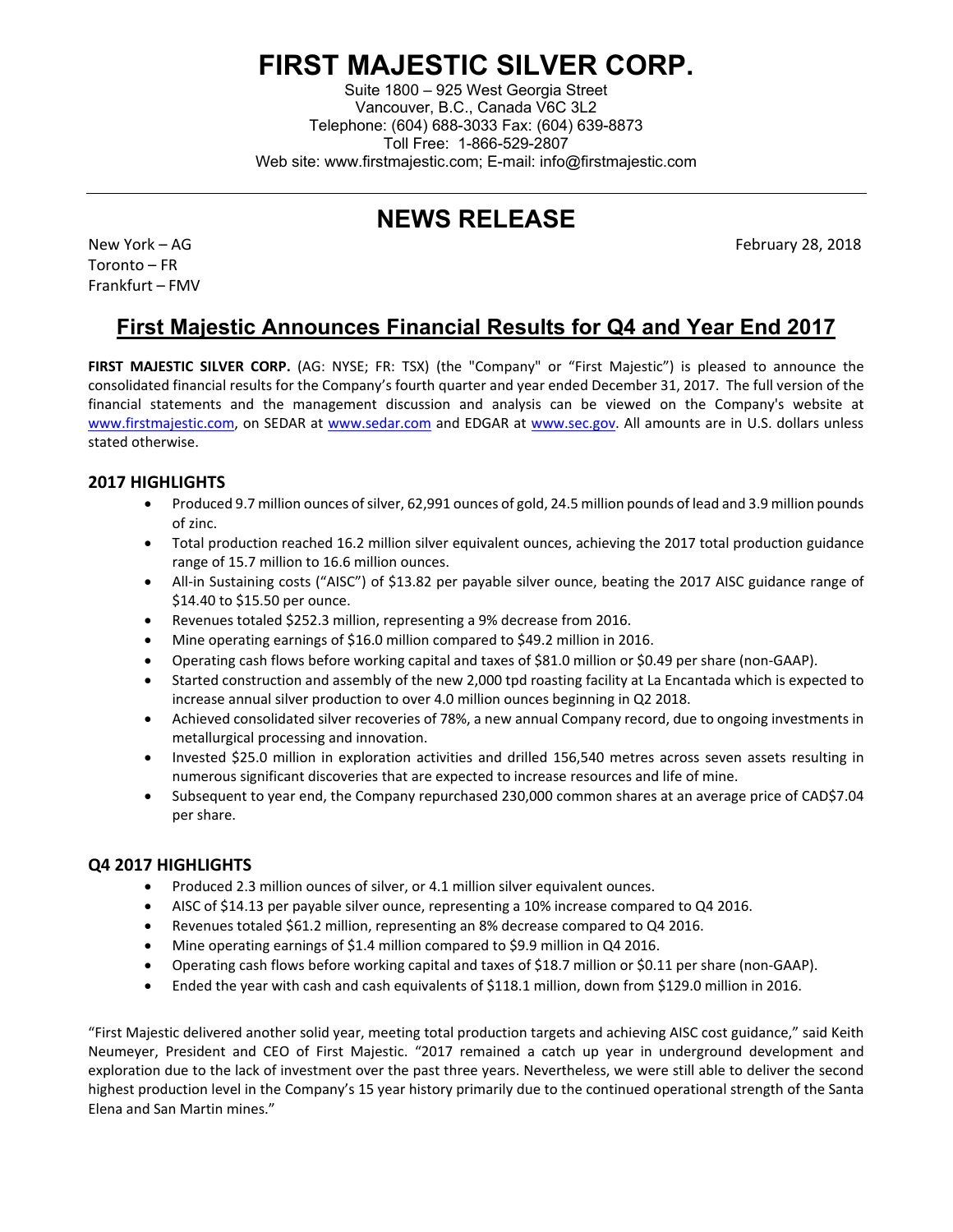"Furthermore, the investments made in 2017 are expected to generate double digit growth in silver production in 2018 primarily due to higher underground production rates at Santa Elena and Del Toro, higher silver grades from caving and the start-up of the new roasting circuit at La Encantada."

# **2017 ANNUAL AND FOURTH QUARTER HIGHLIGHTS**

| <b>Key Performance Metrics</b>                                       | 2017-Q4   | 2016-Q4   | Change<br>Q4 vs Q4 | 2017       | 2016       | Change<br>2017 vs 2016 |
|----------------------------------------------------------------------|-----------|-----------|--------------------|------------|------------|------------------------|
| <b>Operational</b>                                                   |           |           |                    |            |            |                        |
| Ore Processed / Tonnes Milled                                        | 736,684   | 844,155   | (13%)              | 2,981,506  | 3,270,162  | (9%)                   |
| <b>Silver Ounces Produced</b>                                        | 2,337,463 | 2,819,708 | (17%)              | 9,749,591  | 11,853,438 | (18%)                  |
| Silver Equivalent Ounces Produced                                    | 4,065,337 | 4,380,477 | (7%)               | 16,207,905 | 18,669,800 | (13%)                  |
| Cash Costs per Ounce (1)                                             | \$6.76    | \$6.49    | 4%                 | \$7.04     | \$5.92     | 19%                    |
| All-in Sustaining Cost per Ounce <sup>(1)</sup>                      | \$14.13   | \$12.90   | 10%                | \$13.82    | \$10.79    | 28%                    |
| Total Production Cost per Tonne <sup>(1)</sup>                       | \$50.81   | \$42.13   | 21%                | \$50.12    | \$43.22    | 16%                    |
| Average Realized Silver Price per Ounce <sup>(1)</sup>               | \$16.61   | \$17.10   | (3%)               | \$17.12    | \$17.16    | 0%                     |
| <b>Financial (in \$millions)</b>                                     |           |           |                    |            |            |                        |
| Revenues                                                             | \$61.2    | \$66.2    | (8%)               | \$252.3    | \$278.1    | (9%)                   |
| Mine Operating Earnings <sup>(2)</sup>                               | \$1.4     | \$9.9     | (86%)              | \$16.0     | \$49.2     | (68%)                  |
| (Loss) Earnings before Income Taxes                                  | ( \$69.9) | \$1.5     | (4,760%)           | (575.3)    | \$25.5     | (395%)                 |
| Net (Loss) Earnings                                                  | (556.1)   | \$1.8     | (3, 192%)          | (553.3)    | \$8.6      | (719%)                 |
| Operating Cash Flows before Working Capital and Taxes <sup>(2)</sup> | \$18.7    | \$23.4    | (20%)              | \$81.0     | \$107.3    | (25%)                  |
| Cash and Cash Equivalents                                            | \$118.1   | \$129.0   | (8%)               | \$118.1    | \$129.0    | (8%)                   |
| Working Capital <sup>(1)</sup>                                       | \$116.3   | \$130.6   | (11%)              | \$116.3    | \$130.6    | (11%)                  |
| <b>Shareholders</b>                                                  |           |           |                    |            |            |                        |
| (Loss) Earnings per Share ("EPS") - Basic                            | (50.34)   | \$0.01    | (3, 167%)          | (50.32)    | \$0.05     | (703%)                 |
| Adjusted EPS <sup>(1)</sup>                                          | (50.04)   | (50.01)   | 344%               | (50.04)    | \$0.12     | (131%)                 |
| Cash Flow per Share <sup>(1)</sup>                                   | \$0.11    | \$0.14    | (21%)              | \$0.49     | \$0.67     | (27%)                  |

(1) The Company reports non‐GAAP measures which include cash costs per ounce produced, all‐in sustaining cost per ounce, total production cost per tonne, average realized silver price per ounce, working capital, adjusted EPS and cash flow per share. These measures are widely used in the mining industry as a benchmark for performance, but do not have a standardized meaning and may differ from methods used by other companies with similar descriptions.

(2) The Company reports additional GAAP measures which include mine operating earnings and operating cash flows before movements in working capital and income taxes. These additional financial measures are intended to provide additional information and do not have a standardized meaning prescribed by IFRS.

# **2017 FINANCIAL RESULTS**

Full year revenues totaled \$252.3 million, a decrease of \$25.8 million or 9% compared to 2016, primarily due lower production from all mines except for San Martin which increased 5% compared to 2016.

The Company realized an average silver price of \$17.12 per ounce in 2017, in line with the COMEX annual silver price average of \$17.15 per ounce and consistent compared to the 2016 realized average silver price of \$17.16.

Annual mine operating earnings totaled \$16.0 million compared to \$49.2 million in 2016. The decrease in mine operating earnings were attributed to lower production, higher labour costs, as well as higher inflation in Mexico resulting from the energy reforms which came into effect in early 2017.

Adjusted EPS (non‐GAAP), normalized for non‐cash or unusual items such as impairment of non‐current assets, share‐based payments and deferred income tax expense or recovery for the year ended December 31, 2017 was a loss of \$0.04, compared to earnings of \$0.12 in 2016. The Company was required to take an impairment charge on the Del Toro Silver Mine due to the recently updated NI 43‐101 Technical Report. This charge amounted to \$65.5 million, or \$42.4 million net of tax, resulting in a total net loss of \$53.3 million (loss per share of \$0.32) in 2017 compared to net earnings of \$8.6 million (earnings per share of \$0.05) in 2016.

Cash flows before movements in working capital and taxes during the year was \$81.0 million (\$0.49 per share) compared to \$107.3 million (\$0.67 per share) in 2016.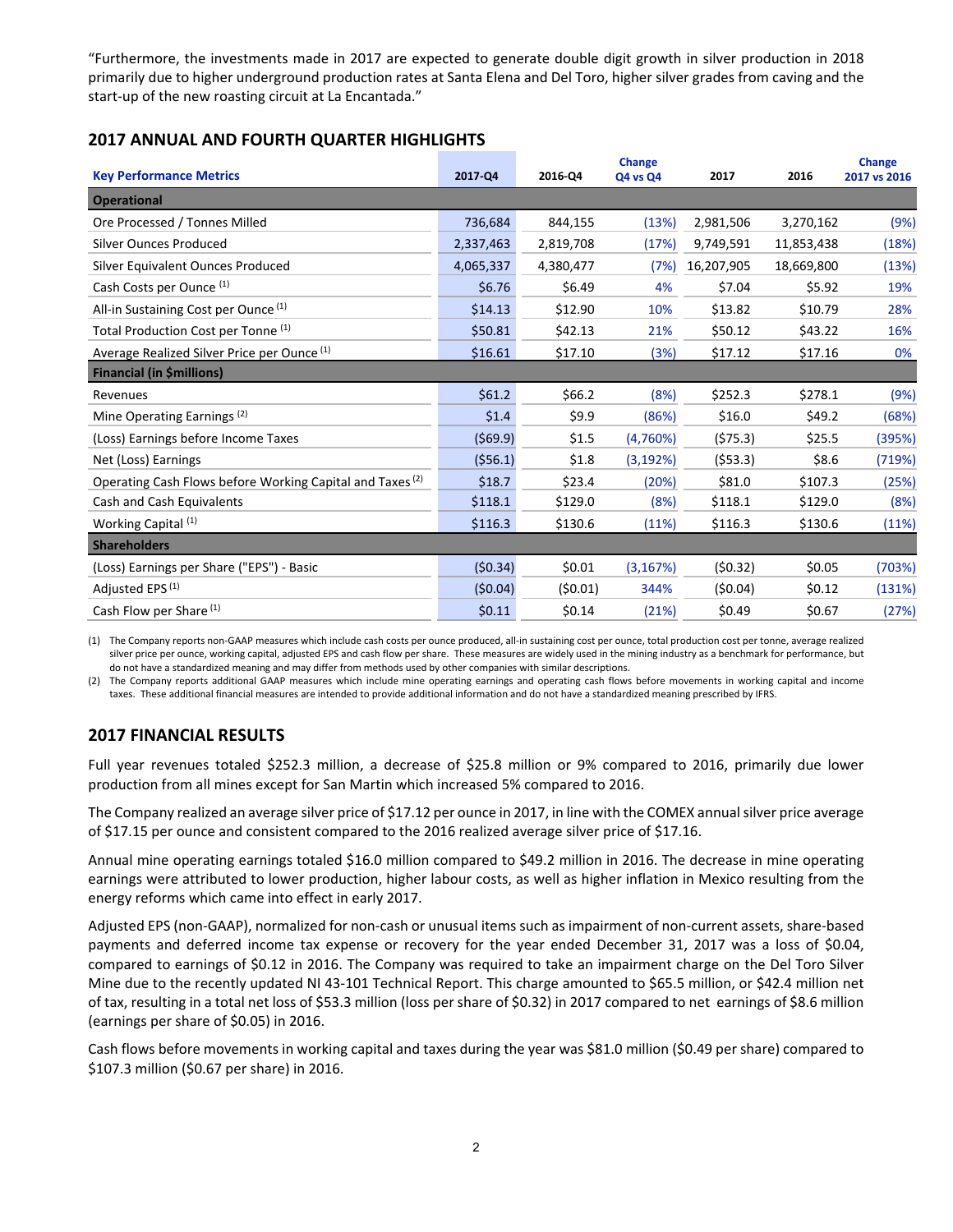The Company ended 2017 with \$118.1 million in cash and cash equivalents compared to \$129.0 million at the end of 2016. In addition, the Company ended the year with a working capital surplus of \$116.3 million compared to \$130.6 million at the end of 2016.

Since December 31, 2017, First Majestic repurchased and cancelled 230,000 common shares at an average price of CAD\$7.04 per share for a total consideration of CAD\$1.6 million through a normal course issuer bid in the open market as approved by the Toronto Stock Exchange.

Also, after year end, the Company filed before the Mexican National Banking and Securities Commission for the delisting from the Mexican Stock Exchange due to low trading volumes and high costs associated with regulatory compliance. On February 21, 2018, the delisting authorization was obtained and the Company was officially delisted.

#### **Q4 2017 FINANCIAL RESULTS**

Revenues generated in the fourth quarter of 2017 totaled \$61.2 million, representing an 8% decrease compared to \$66.2 million in the fourth quarter of 2016.

The Company realized an average silver price of \$16.61 per ounce, relatively in line with the COMEX quarterly silver price average of \$16.66 per ounce and representing a 3% decrease compared with the fourth quarter of 2016.

Mine operating earnings were \$1.4 million compared to \$9.9 million in the fourth quarter of 2016. The decrease was driven by a 7% decrease in production.

After non‐cash write‐downs, the Company generated a net loss of \$56.1 million (loss per share of \$0.34) compared to net earnings of \$1.8 million (EPS of \$0.01) in the fourth quarter of 2016. The decrease of \$57.9 million in net earnings was primarily attributed to a \$65.5 million non‐cash impairment charge, or \$42.4 million net of tax, on the Del Toro Silver Mine and the decrease in mine operating earnings.

Cash flows before movements in working capital and income taxes were \$18.7 million (\$0.11 per share), compared to \$23.4 million (\$0.14 per share) in the fourth quarter of 2016.

| <b>Annual Production Summary</b>       | Santa Elena | La Encantada | La Parrilla | <b>Del Toro</b> | <b>San Martin</b> | La Guitarra | <b>Consolidated</b> |
|----------------------------------------|-------------|--------------|-------------|-----------------|-------------------|-------------|---------------------|
| Ore Processed / Tonnes Milled          | 927.737     | 825.486      | 543.985     | 278.204         | 278.252           | 127.842     | 2,981,506           |
| Silver Ounces Produced                 | 2,282,182   | 2,178,032    | 1,730,383   | 1,124,992       | 1,822,297         | 611,705     | 9,749,591           |
| Silver Equivalent Ounces Produced      | 5,927,132   | 2.183.899    | 2.517.199   | 2.237.730       | 2,322,835         | 1,019,111   | 16,207,905          |
| Cash Costs per Ounce                   | (51.54)     | \$12.74      | \$11.11     | \$5.49          | \$6.69            | \$11.53     | \$7.04              |
| All-in Sustaining Cost per Ounce       | 52.22       | \$15.49      | \$16.22     | \$11.87         | \$9.06            | \$18.98     | \$13.82             |
| <b>Total Production Cost per Tonne</b> | \$52.53     | \$32.76      | \$46.59     | \$61.94         | \$70.18           | \$90.35     | \$50.12             |

#### **FULL YEAR 2017 OPERATIONAL RESULTS**

Total production in 2017 was 16,207,905 silver equivalent ounces, in line with our 2017 guidance of 15.7 to 16.6 million silver equivalent ounces and represents a decrease of 13% compared to the previous year. The decrease in metal production can be attributed to lack of investment in underground development over the previous three years, which has had a direct impact on throughputs and grades. This trend is expected to begin to reverse as a result of 2017 and 2018 investments in development and exploration. The increase in development and exploration investments represent 43% over 2015 and 31% over 2016. Production was also affected this year by one‐off illegal work stoppages at three operations, including the illegal strike at La Encantada which resulted in 42 lost days in the second quarter, as well as two seismic events near La Guitarra in the third quarter.

The Company produced 9.7 million ounces of silver in 2017, representing an 18% decrease compared to 11.9 million ounces produced in the previous year. The decrease in production was primarily attributed to lower throughput as a result of the work stoppages and lower head grades.

Cash cost per ounce in the year was \$7.04, an increase of \$1.12 per ounce compared to the previous year and at the low range of the Company's 2017 guidance of \$7.00 to \$7.75 per ounce. The increase in cash cost compared to the prior year was primarily due to lower production and higher energy costs attributed to the Mexican government's oil and gas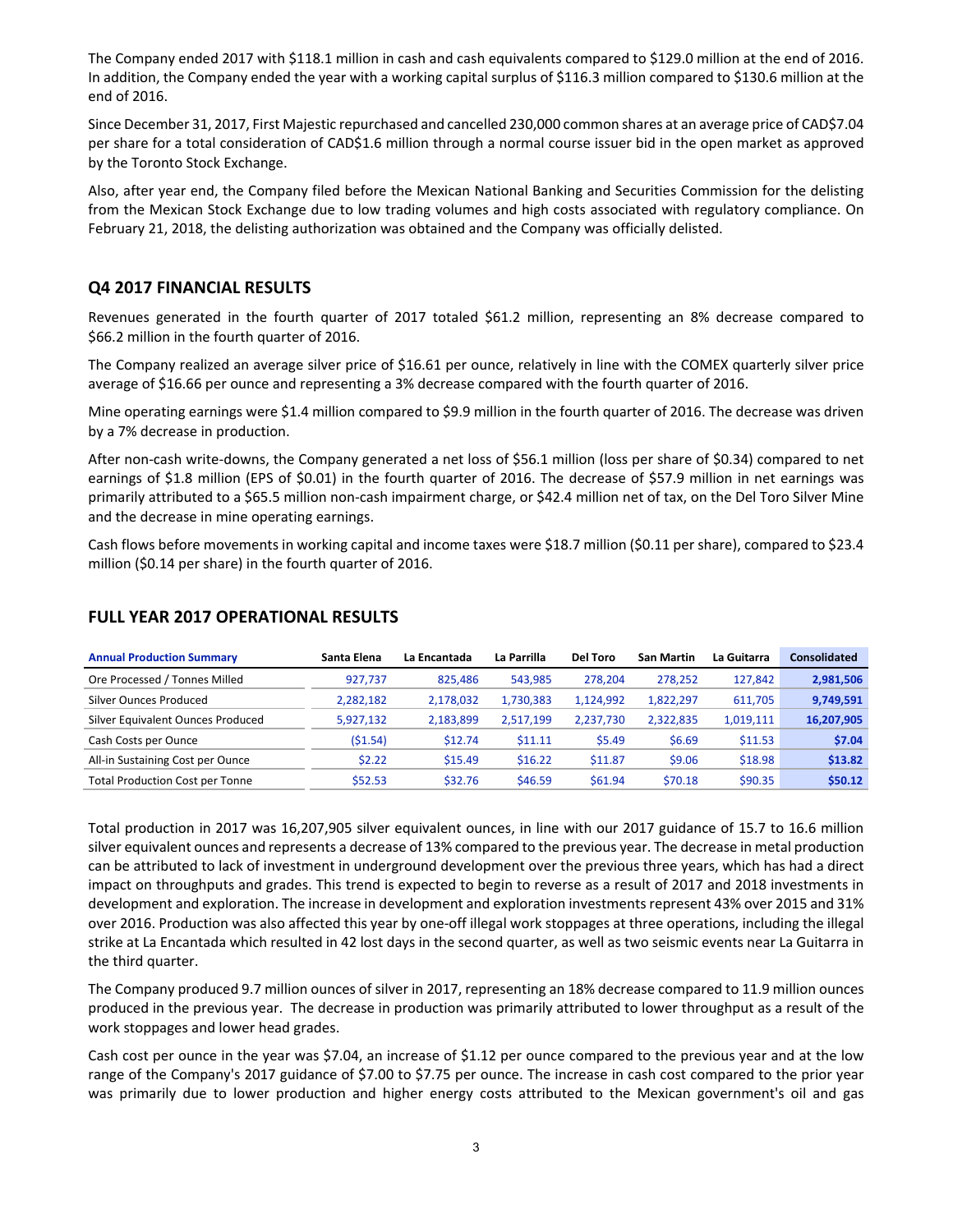deregulation policies that came into effect in the first quarter of 2017, partially offset by a decrease in smelting and refining costs as a result of favourable contract negotiations and higher by‐product credits per ounce.

AISC per ounce in 2017 was \$13.82, an increase of \$3.03 per ounce compared to the previous year and below the 2017 annual guidance of \$14.40 to \$15.50 per ounce. The increase in AISC per ounce was attributed to higher cash costs and higher sustaining capital expenditures as the Company began re-investing in development and exploration at each unit.

The Company's total capital expenditures in 2017 was \$81.4 million, an increase of 24% compared to the prior year, consisting of \$32.7 million for underground development, \$25.0 million in exploration and \$23.7 million in property, plant and equipment. Total investments, on a mine-by-mine basis, primarily consisted of \$18.0 million at Santa Elena, \$12.5 million at La Encantada, \$8.6 million at Del Toro, \$15.3 million at La Parrilla, \$10.8 million at San Martin and \$9.8 million at La Guitarra.

As previously announced, the Company plans to invest a total of \$125.4 million on capital expenditures in 2018 consisting of \$51.0 million for sustaining requirements and \$74.4 million for expansionary projects. The Company is preparing for future production growth by developing additional mine production levels at each of the mining units, completing the roasting circuit and commencing block caving production at La Encantada, in addition to the exploration work at Plomosas which is expected to result in an initial resource estimate by the end of 2018. First Majestic will remain nimble and ensure its capital investments are flexible to account for changing commodity prices.

| <b>Fourth Quarter Production Summary</b> | Santa Elena   | La Encantada | La Parrilla | <b>Del Toro</b> | <b>San Martin</b> | La Guitarra | Consolidated |
|------------------------------------------|---------------|--------------|-------------|-----------------|-------------------|-------------|--------------|
| Ore Processed / Tonnes Milled            | 232.575       | 198.845      | 138.124     | 56.753          | 72.503            | 37.885      | 736.684      |
| Silver Ounces Produced                   | 582.789       | 486.514      | 401.090     | 185,695         | 514.678           | 166.698     | 2,337,463    |
| Silver Equivalent Ounces Produced        | 1,653,941     | 489.071      | 643.799     | 369,992         | 617,879           | 290,654     | 4,065,337    |
| Cash Costs per Ounce                     | (56.93)       | \$15.23      | \$11.21     | \$12.53         | \$7.55            | \$11.21     | \$6.76       |
| All-in Sustaining Cost per Ounce         | (52.01)       | \$19.20      | \$15.28     | \$25.48         | \$9.73            | \$17.77     | \$14.13      |
| <b>Total Production Cost per Tonne</b>   | <b>S47.13</b> | \$36.42      | \$48.00     | \$72.77         | \$73.14           | \$83.61     | \$50.81      |

#### **Q4 2017 OPERATIONAL RESULTS**

Total production reached 4.1 million silver equivalent ounces in the fourth quarter, representing a 2% increase compared to the previous quarter, consisting of 2.3 million ounces of silver, 17,344 ounces of gold, 4.3 million pounds of lead and 1.3 million pounds of zinc. The most significant production increase occurred at the La Guitarra operation which recorded a 59% increase in total silver equivalents as the mine recovered from seismic issues in the previous quarter along with new areas in the Coloso mine that were brought into production.

Cash cost per ounce in the quarter was \$6.76, a decrease of \$1.39 per ounce compared to the previous quarter. The decrease in cash cost per ounce was primarily attributed to higher by‐product credits from gold and zinc production as well as a weaker Mexican peso which depreciated 6% against the U.S. dollar.

All-in sustaining cost per ounce ("AISC") in the fourth quarter was \$14.13, a decrease of \$1.23 per ounce compared to the previous quarter, primarily due to lower cash costs.

Capital expenditures in the fourth quarter were \$23.4 million, an increase of 3% compared to the prior quarter, primarily consisting of \$4.6 million at Santa Elena, \$3.9 million at La Encantada, \$2.6 million at Del Toro, \$4.6 million at La Parrilla, \$3.0 million at San Martin and \$2.8 million at La Guitarra.

# **ABOUT THE COMPANY**

First Majestic is a mining company focused on silver production in Mexico and is aggressively pursuing the development of its existing mineral property assets. The Company presently owns and operates six producing silver mines; the La Parrilla Silver Mine, the San Martin Silver Mine, the La Encantada Silver Mine, the La Guitarra Silver Mine, Del Toro Silver Mine and the Santa Elena Silver/Gold Mine. Production from these six mines is projected to be between 10.6 to 11.8 million ounces of pure silver or 15.7 to 17.5 million ounces of silver equivalents in 2018.